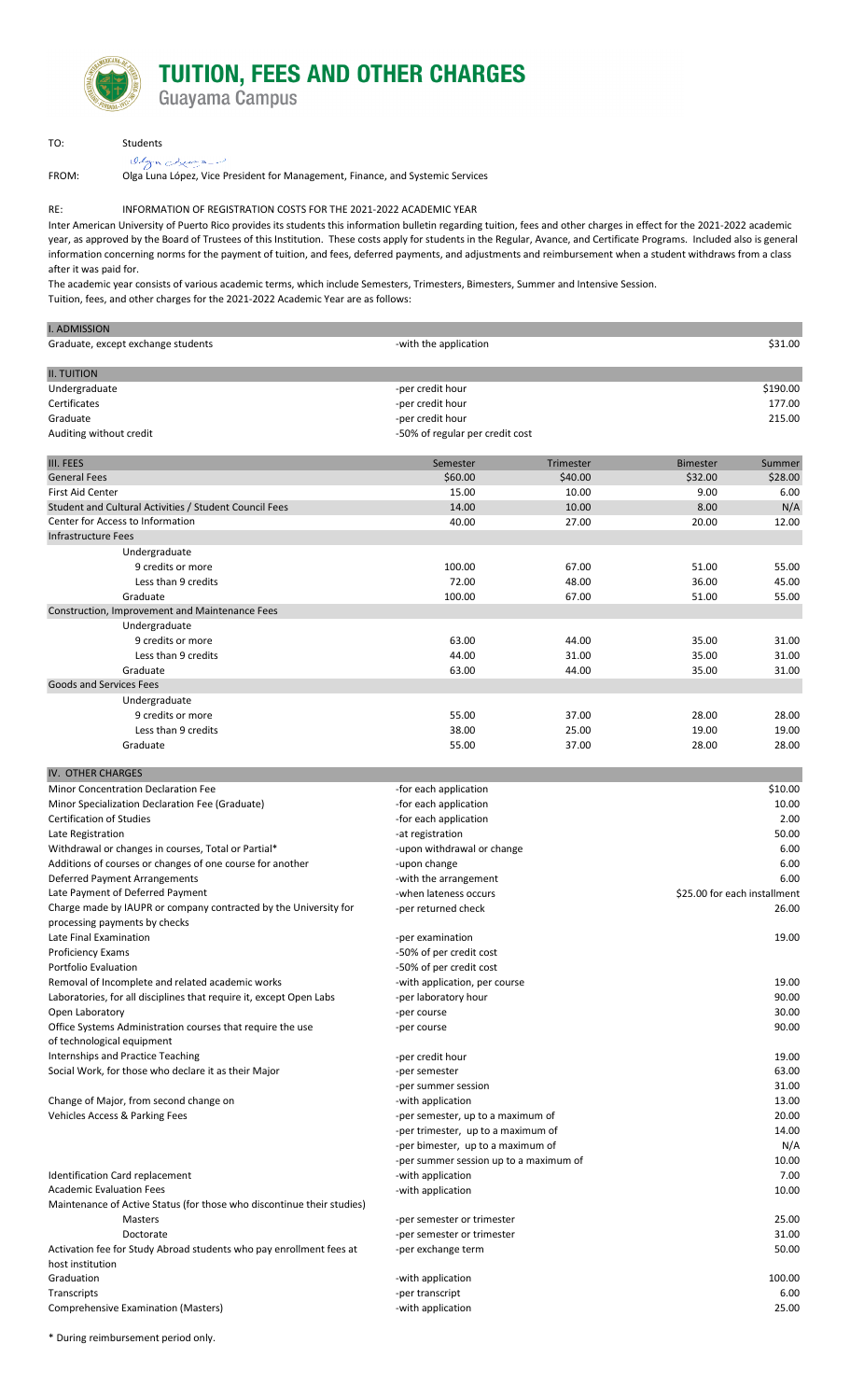V. CHANGES IN TUITION, FEES AND OTHER CHARGES

The University reserves the right to review charges and fees whenever:

1. There is an increase in educational and general expenses and/or mandatory transfers,

2. Budget projections indicate a possible increase in these costs, and

3. After careful analysis of any particular situation, the University administration determines that such changes are reasonable and justified.

# VI. MASTER PROMISSORY NOTE

1. The Master Promissory Note represents a guarantee document for the collection of amounts owed to Inter American University of Puerto Rico.

2. Bonafide students enrolled in the University must fill and submit the Master Promissory Note in the Bursar's Office of his/her academic unit or campus.

3. Students under 21 years of age must sign the Master Promissory Note with their father, mother or tutor. Students 21 years and older can sign the Master Promissory Note without father, mother or tutor consent.

VII. PAYMENTS

The total cost of tuition fees and other charges is payable in its entirety at the time of registration.

The difference between the total cost of tuition, fees and other charges and the total amount of financial aid a student receives (except for Work Study benefits) is payable at the time of registration.

Payments can be made through Money Orders, checks (drawn to Inter American University of Puerto Rico), cash, credit cards (MasterCard, VISA, American Express, Discover) and the ATH debit card.

Payment may also be made by MasterCard or VISA, through the University WEB page.

#### VIII. DEFERRED PAYMENT ARRANGEMENTS

The University grants students the privilege of a deferred payment for seventy five percent (75%) of the total cost of registration per semester, trimester or bimester upon signing a duly notarized promissory note. To be eligible for deferred payment, students must have liquidated any debts from previous academic terms. In no case shall the total amount to be defer exceed the balance of the debt after deducting the financial assistance benefits or loans.

The Chief Executive Officer of the academic unit may, in exceptional cases, increase the percentage of the deferral if it is understood to be beneficial for the Institution, and after analysis that concludes that there is reasonable certainty that the debt will be paid.

The payment of the deferred total cost of tuition, fees and other charges of a semester becomes due seventy-five (75) days after first day of classes; with this period being forty-five (45) days in the case of trimesters, and thirty (30) days in the case of bimesters. The deferred amount for a semesters is due in a maximum of three (3) equal installments, whereas for a trimester it will be two (2) equal installments, and only one (1) installment payment in a bimester.

The award of a deferred payment carries a fee to cover part of the administrative expenses of this service. There will be a charge of \$25.00 on any installment not paid by its due date.

It is the responsibility of each student to know when payments are due and make according arrangements.

Students who do not meet their financial commitments by the due date will be suspended, withdrawn from classes, and will not receive a grade in courses in which they have enrolled. They will also lose their rights to receive University services until their debt is removed in accordance with the Federal and Puerto Rican regulations.

THERE IS NO DEFERRED PAYMENT PLAN DURING THE SUMMER SESSIONS, except by the express authorization of the Vice President for Management, Finance and Systemic Services. This deferred amount must be paid within thirty (30) days from the last day of classes of the summer session in which the deferment was awarded.

#### IX. OUTSTANDING DEBTS

The University reserves the right of suspending any services, such as transcripts, grades, exams and others, if a student or former student maintains an outstanding debt with or without a payment plan.

# X. ADJUSTMENTS AND REIMBURSEMENTS

# PARTIAL WITHDRAWAL

# Per Semester, Trimester or Bimester

100% of the cost of credits and laboratory fees (not including other fees) dropped before the start of classes.

75% of the cost of credits and laboratory fees (not including other fees) dropped during the first week of classes.

- 50% of the cost of credits and laboratory fees (not including other fees) dropped during the second week of classes.
- THERE WILL BE NO REIMBURSEMENT AFTER THE SECOND WEEK OF CLASSES.

These adjustments will be applicable to students who pay the total cost of their tuition in CASH.

FEES AND OTHER CHARGES ARE NOT REFUNDABLE AFTER CLASSES BEGIN.

### Per Summer Session

100% of the cost of credits and laboratory fees (not including other fees) dropped before the start of classes.

75% of the cost of credits and laboratory fees (not including other fees) dropped during the first or second day of classes.

- 50% of the cost of credits and laboratory fees (not including other fees) dropped during the third or fourth day of classes.
- THERE WILL BE NO REIMBURSEMENT AFTER THE FOURTH DAY OF CLASSES.

These adjustments will be applicable to students who pay the total cost of their tuition in CASH.

FEES AND OTHER CHARGES ARE NOT REFUNDABLE AFTER CLASSES BEGIN.

Per Special and Intensive Summer

- 100% of the cost of credits and laboratory fees (not including other fees) dropped before the start of classes.
- 75% of the cost of credits and laboratory fees (not including other fees) dropped on the first day of classes.

50% of the cost of credits and laboratory fees (not including other fees) dropped on the second day of classes.

THERE WILL BE NO REIMBURSEMENT AFTER THE SECOND DAY OF CLASSES.

FEES AND OTHER CHARGES ARE NOT REFUNDABLE AFTER CLASSES BEGIN. These adjustments will be applicable to students who pay the total cost of their tuition in CASH.

# XI. MILITARY LEAVES AND WITHDRAWLS

A. Total Withdrawal Reimbursement:

1. If a student is called to active duty, or is activated due to a national emergency, and presents official evidence to this effect, every effort will be made to ensure that the student may benefit from the different types of study programs available to avoid withdrawing from his or her courses. Withdrawals should be the last resort.

2. In the case of total withdrawals, the reimbursement will be made in accordance with the provisions of federal Title IV/and Military TA.

The schedule for the return of unearned TA funds are based on a proportional daily calculation up to sixty percent (60%). To calculate reimbursement to the government the university follows a daily formula where:

Days earned / Total term days a reimbursement will be calculated if the percentage is less than sixty percent (60%).

#### An example calculation follows:

| <b>Term</b> | <b>Total davs</b> | Earned days | Unearned % | Comments                |
|-------------|-------------------|-------------|------------|-------------------------|
| Semester    | 111               | 66          | 40%        | 60% of course completed |
| Trimester   | 90                | 54          | 40%        | 60% of course completed |
| Bimester    | 65                | 39          | 40%        | 60% of course completed |
| Intensive   |                   |             | 40%        | 60% of course completed |
| Summer      | 21                | 13          | 40%        | 60% of course completed |